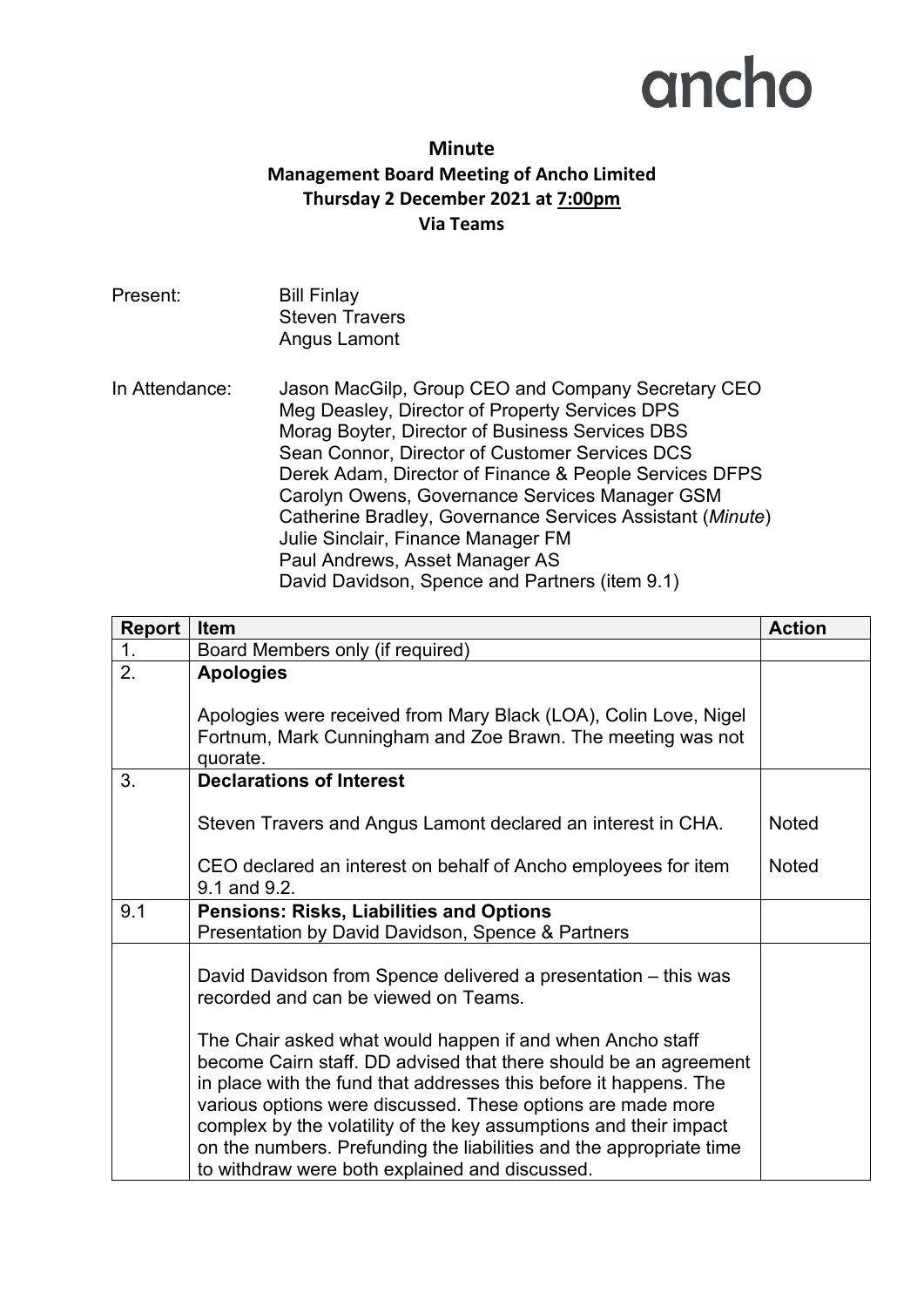|                  | The DFPS will speak to David Davidson about how to approach<br>Strathclyde and on what the most favourable option would be.                                                                                                                                                                                                                                                                                                                                                                                                                                                                                                       | Action<br><b>DFPS</b>            |
|------------------|-----------------------------------------------------------------------------------------------------------------------------------------------------------------------------------------------------------------------------------------------------------------------------------------------------------------------------------------------------------------------------------------------------------------------------------------------------------------------------------------------------------------------------------------------------------------------------------------------------------------------------------|----------------------------------|
|                  | David Davidson left the meeting.                                                                                                                                                                                                                                                                                                                                                                                                                                                                                                                                                                                                  |                                  |
|                  | The full discussion and presentation is available to view on Teams.                                                                                                                                                                                                                                                                                                                                                                                                                                                                                                                                                               |                                  |
| 4.               | MINUTES OF PREVIOUS MEETING, MATTERS ARISING                                                                                                                                                                                                                                                                                                                                                                                                                                                                                                                                                                                      |                                  |
| $\overline{4.1}$ | Joint Governing Bodies Meeting Minute - 28/10/2021                                                                                                                                                                                                                                                                                                                                                                                                                                                                                                                                                                                |                                  |
|                  | Minutes of the Joint Governing Bodies meeting held on 28 October<br>2021 were noted and will be circulated via email for approval.                                                                                                                                                                                                                                                                                                                                                                                                                                                                                                | <b>Noted</b><br><b>Action CO</b> |
| 4.2              | Strategy Day Minute - 29/10/2021                                                                                                                                                                                                                                                                                                                                                                                                                                                                                                                                                                                                  |                                  |
|                  | Minutes of the Strategy Day held on 29 October 2021 were noted<br>and will be circulated via email for approval.                                                                                                                                                                                                                                                                                                                                                                                                                                                                                                                  | <b>Noted</b><br><b>Action CO</b> |
| 5.               | <b>ACTION TRACKER</b>                                                                                                                                                                                                                                                                                                                                                                                                                                                                                                                                                                                                             |                                  |
| $\overline{5.1}$ | <b>Action Tracker</b>                                                                                                                                                                                                                                                                                                                                                                                                                                                                                                                                                                                                             |                                  |
|                  | The DPS suggested that due to the lack of activity at the site, the<br>proposed Redford Place visit be delayed to the Spring. This was<br>agreed.                                                                                                                                                                                                                                                                                                                                                                                                                                                                                 |                                  |
|                  | The Action Tracker was noted.                                                                                                                                                                                                                                                                                                                                                                                                                                                                                                                                                                                                     | <b>Noted</b>                     |
| 6.               | <b>OPERATIONAL UPDATE</b>                                                                                                                                                                                                                                                                                                                                                                                                                                                                                                                                                                                                         |                                  |
| 6.1              | <b>Ancho Operational Update</b>                                                                                                                                                                                                                                                                                                                                                                                                                                                                                                                                                                                                   |                                  |
|                  | The DCS advised that with regards to the development of the<br>hardship fund, a number of possibilities are being considered<br>including a food pantry. Staff are identifying some criteria that<br>tenants would need to meet in order to be able to access it. A<br>member asked if there had been any investigation into what other<br>organisations are offering. The DCS advised that a number of<br>funds have been looked at as well as the options that have been<br>offered. He would like to use some of the fund to try and work with<br>a partner to tackle the long term issues as well as the immediate<br>issues. |                                  |
|                  | The DCS provided a verbal update in support of his written report.                                                                                                                                                                                                                                                                                                                                                                                                                                                                                                                                                                |                                  |
|                  | With regards to the rental arrears and the one eviction, the Chair<br>asked about the financial costs of the eviction. The DCS confirmed<br>that the rent arears and the legal fees take the total cost into the 5<br>figures. He emphasised that eviction is always a final resort.                                                                                                                                                                                                                                                                                                                                              |                                  |
|                  | The report was noted.                                                                                                                                                                                                                                                                                                                                                                                                                                                                                                                                                                                                             |                                  |
|                  |                                                                                                                                                                                                                                                                                                                                                                                                                                                                                                                                                                                                                                   | <b>Noted</b>                     |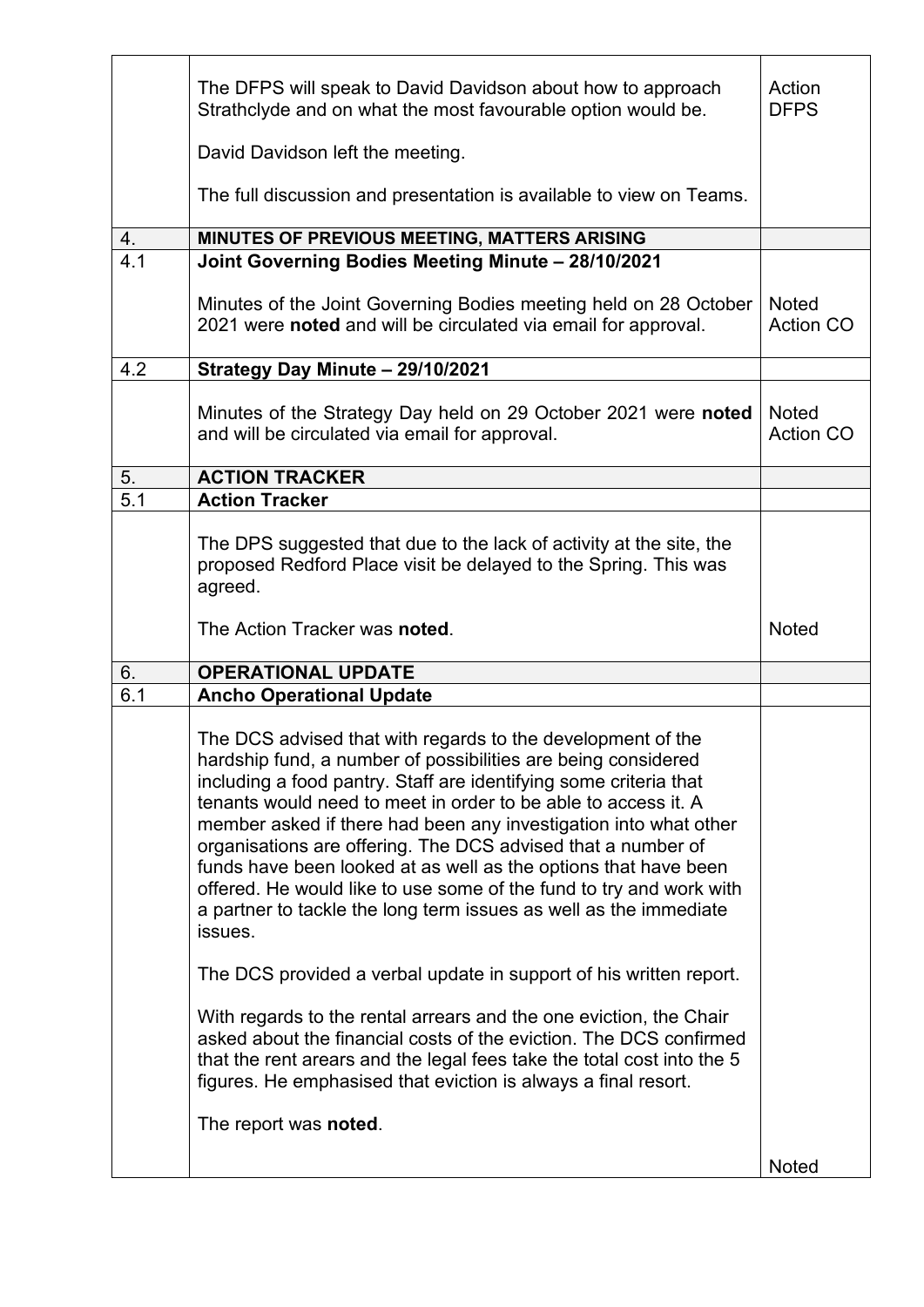| 7.  | <b>ITEMS FOR DECISION/APPROVAL</b>                                                                                                                                                                                                                                                                                                                                                                                                                                                                                                                                                                                                                                                                                                                                                                                                                                                                                                                                                                                                                                                                                                   |                                  |
|-----|--------------------------------------------------------------------------------------------------------------------------------------------------------------------------------------------------------------------------------------------------------------------------------------------------------------------------------------------------------------------------------------------------------------------------------------------------------------------------------------------------------------------------------------------------------------------------------------------------------------------------------------------------------------------------------------------------------------------------------------------------------------------------------------------------------------------------------------------------------------------------------------------------------------------------------------------------------------------------------------------------------------------------------------------------------------------------------------------------------------------------------------|----------------------------------|
| 7.1 | <b>Annual Risk Report and Strategic Risk Register</b>                                                                                                                                                                                                                                                                                                                                                                                                                                                                                                                                                                                                                                                                                                                                                                                                                                                                                                                                                                                                                                                                                |                                  |
|     | The DBS provided a verbal update in support of the report. She<br>advised that the update of the risk review includes the change to<br>the scoring matrix approved by the Audit and Performance<br>Committee. This decision was taken on the back of the internal<br>audit where it was advised that a change would provide better<br>visibility of the risk. She drew members' attention to risk number 6<br>which is sitting in red due to the integration of Pentland HA. She<br>advised that the risk will be reviewed on a regular basis until it is<br>back to the amber level. In response to a question by the Chair<br>regarding the methodology on the point system, the DBS advised<br>that the points are a guide. Nothing should score over 25. The<br>scale narrows as it gets higher. All the risks at the higher end<br>should be treated as seriously as each other.<br>A member asked with regards to the tolerances, all the blue boxes<br>are at the top end of the risk tolerances. The DBS advised that the<br>vertical line of targets were ambitious. It would be reviewed if the<br>members felt concerned. |                                  |
|     | The Risk Register was <b>Noted</b> and will be circulated via email for<br>approval.                                                                                                                                                                                                                                                                                                                                                                                                                                                                                                                                                                                                                                                                                                                                                                                                                                                                                                                                                                                                                                                 | <b>Noted</b><br><b>Action CO</b> |
| 7.2 | <b>Nationwide Loan Agreement Amendment</b>                                                                                                                                                                                                                                                                                                                                                                                                                                                                                                                                                                                                                                                                                                                                                                                                                                                                                                                                                                                                                                                                                           |                                  |
|     | The DFPS advised that an amended letter from Nationwide has<br>been received to approve the change in the covenant for this year.<br>The amendments to the covenant include the addition of £420k<br>available to spend this year, and a slight change to the covenant to<br>eliminate a non cash item which was interest on the pension cost.<br>It is now a purely cash covenant which allows Ancho to spend<br>more on Planned Maintenance this year.                                                                                                                                                                                                                                                                                                                                                                                                                                                                                                                                                                                                                                                                             |                                  |
|     | A member asked for detail on the legal advice. The DFPS advised<br>that he can distribute the email but that it was a quick one-liner<br>stating no concerns.                                                                                                                                                                                                                                                                                                                                                                                                                                                                                                                                                                                                                                                                                                                                                                                                                                                                                                                                                                        |                                  |
|     | The amendment was <b>Noted</b> and will be emailed for approval.                                                                                                                                                                                                                                                                                                                                                                                                                                                                                                                                                                                                                                                                                                                                                                                                                                                                                                                                                                                                                                                                     | <b>Noted</b><br><b>Action CO</b> |
|     |                                                                                                                                                                                                                                                                                                                                                                                                                                                                                                                                                                                                                                                                                                                                                                                                                                                                                                                                                                                                                                                                                                                                      |                                  |
| 8   | <b>GROUP UPDATES</b>                                                                                                                                                                                                                                                                                                                                                                                                                                                                                                                                                                                                                                                                                                                                                                                                                                                                                                                                                                                                                                                                                                                 |                                  |
| 8.1 | <b>Partnership Investment Delivery Update</b>                                                                                                                                                                                                                                                                                                                                                                                                                                                                                                                                                                                                                                                                                                                                                                                                                                                                                                                                                                                                                                                                                        |                                  |
|     | The DPS highlighted appendix 3 in the discussions on the door<br>entry systems and the mixed tenure challenge, detail of which had<br>been requested previously by the Board, she had prepared a paper<br>which outlined the context of the challenge and provided a verbal<br>update in support.                                                                                                                                                                                                                                                                                                                                                                                                                                                                                                                                                                                                                                                                                                                                                                                                                                    |                                  |
|     | A member noted the difficulty of the issue. He raised concern over<br>the safety related issues on the overall investment plan, the                                                                                                                                                                                                                                                                                                                                                                                                                                                                                                                                                                                                                                                                                                                                                                                                                                                                                                                                                                                                  |                                  |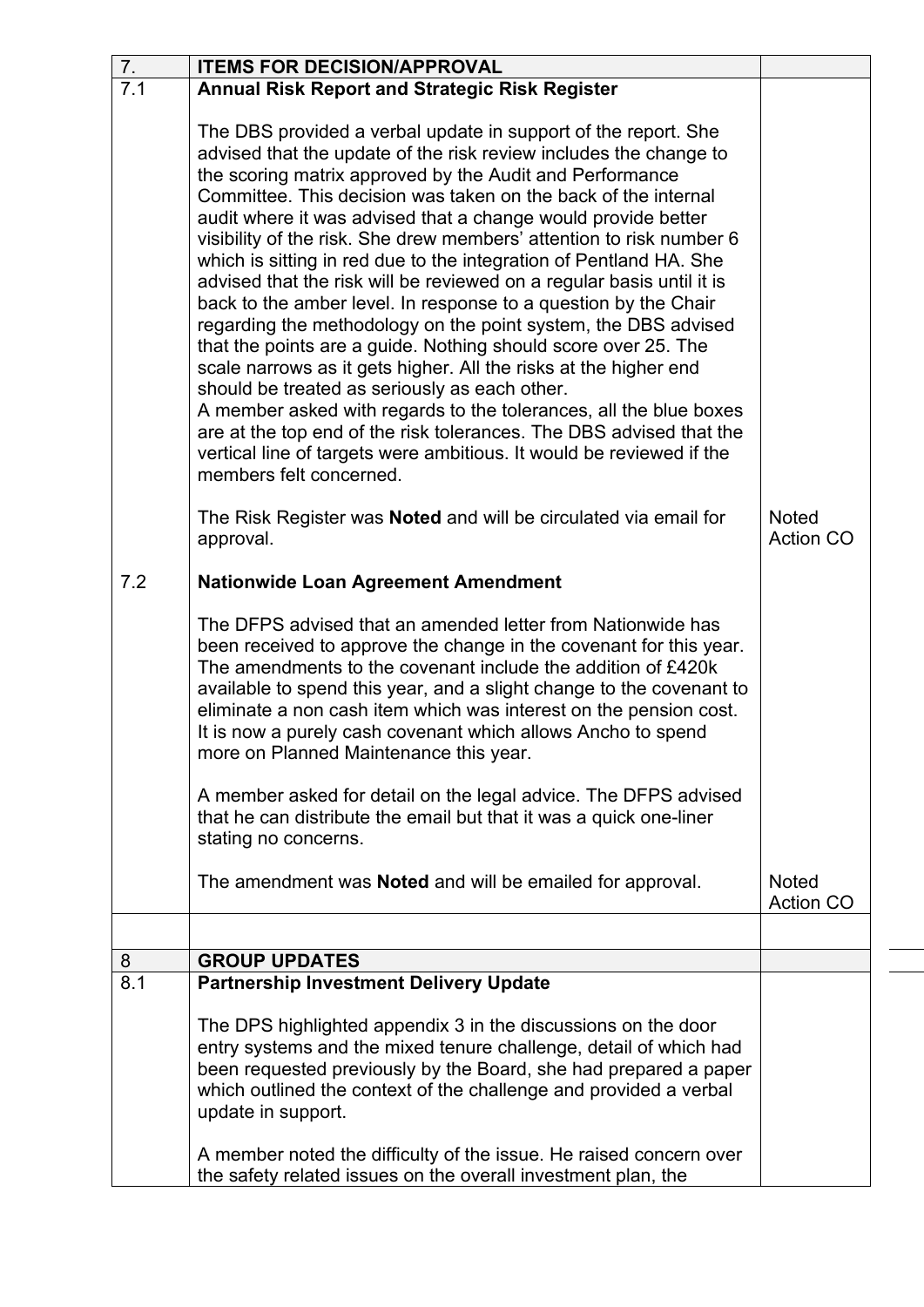|     | timeline and whether the team are comfortable that the works can<br>be completed safely and in the timeframe. The AM agreed that it<br>was concerning and there needs to be a discussion on the<br>approach to access to ensure the work gets completed. Talks on<br>different approaches will continue with colleagues across the<br>sector and also conversations will be had with local fire brigades to<br>see if they can accompany staff on works visits.                                                                                                     |                      |
|-----|---------------------------------------------------------------------------------------------------------------------------------------------------------------------------------------------------------------------------------------------------------------------------------------------------------------------------------------------------------------------------------------------------------------------------------------------------------------------------------------------------------------------------------------------------------------------|----------------------|
|     | The report was <b>noted</b> .                                                                                                                                                                                                                                                                                                                                                                                                                                                                                                                                       | <b>Noted</b>         |
| 8.2 | <b>Pentland Transfer - Update</b>                                                                                                                                                                                                                                                                                                                                                                                                                                                                                                                                   |                      |
|     | The CEO provided an update, highlighting the positive PHA tenant<br>ballot. He advised that there had been a majority of shareholders in<br>favour of the transfer at the first of the 2 PHA SGMs. The Cairn<br>Board on the 9 <sup>th</sup> of December will be asked to approve the<br>accepting of the transfer and then the PHA shareholders will have<br>a final SGM at the end of December. The legal process will then be<br>complete and detailed integration work will commence.                                                                           |                      |
|     | A member asked about the potential effect to Ancho of the<br>Pentland HA ToE. The CEO advised that there would be minimal<br>impact. Any fundamental changes would be brought back to the<br>Board next year.                                                                                                                                                                                                                                                                                                                                                       |                      |
|     | The Chair asked about the upcoming major IT projects. The DBS<br>provided an update. A project plan is being developed for the next<br>2 years, the biggest element will be the replacement of the housing<br>management system. This will impact on Ancho because Cairn<br>and Ancho use Open Housing but in slightly different ways. The<br>new setup would mean that the associations were working in a<br>more similar way. She would be happy to bring the presentation<br>that is going to the Cairn Board in December back to the Ancho<br>Board in January. | Action<br><b>DBS</b> |
|     | The update was noted.                                                                                                                                                                                                                                                                                                                                                                                                                                                                                                                                               | <b>Noted</b>         |
| 9.  | <b>ITEMS FOR DISCUSSION/EARLY VIEWS</b>                                                                                                                                                                                                                                                                                                                                                                                                                                                                                                                             |                      |
| 9.1 | <b>Pensions: Risks, Liabilities and Options</b><br>Presentation by David Davidson, Spence & Partners                                                                                                                                                                                                                                                                                                                                                                                                                                                                |                      |
|     | Taken after Item 3.                                                                                                                                                                                                                                                                                                                                                                                                                                                                                                                                                 |                      |
| 9.2 | <b>Pay Negotiations Update</b>                                                                                                                                                                                                                                                                                                                                                                                                                                                                                                                                      |                      |
|     | The DFPS advised verbally that EVH had previously set a ceiling<br>of 2.5% on the current pay deal. Inflation is now 4.2% and EVH<br>have asked for member feedback so that they can go back to the<br>unions to further negotiate. The current favoured option is to delay<br>until next year and see what happens to inflation. Discussions<br>would commence again in late January. Ancho employees are still<br>members of EVH. DFPS had budgeted 2.5%.                                                                                                         |                      |
|     | The report was noted.                                                                                                                                                                                                                                                                                                                                                                                                                                                                                                                                               | <b>Noted</b>         |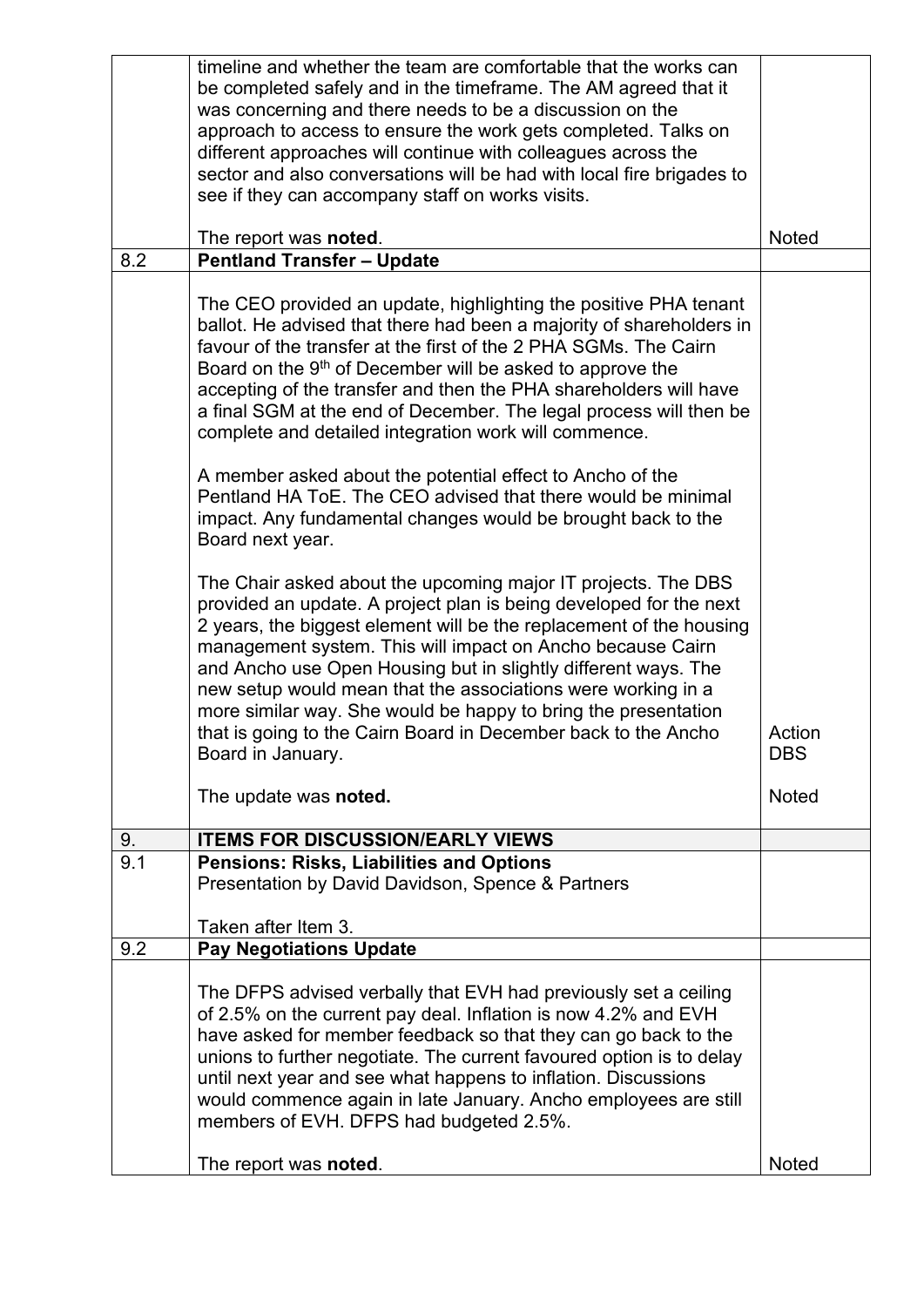| 10.  | <b>ITEMS FOR NOTING/PROGRESS MONITORING</b>                           |              |
|------|-----------------------------------------------------------------------|--------------|
| 10.1 | <b>KPI's</b> (to follow) – the pack was not available in time for the |              |
|      | meeting.                                                              |              |
|      |                                                                       |              |
|      | Any queries to be fed back to the DBS.                                |              |
|      | In response to a member query, the CEO advised that there is          |              |
|      | some concern on the continued underperformance on income              |              |
|      | collection. The void situation is also being monitored. The CEO       |              |
|      | also advised that following a discussion at the A and P committee     |              |
|      | meeting and following discussions at the strategy day about how to    |              |
|      | create more time during Board meetings, there is a short paper        |              |
|      | going to the Cairn Board with some open questions on the              |              |
|      | approach to this. He will circulate to the Ancho members and there    | Action       |
|      | can be discussion at the January meeting.                             | <b>CEO</b>   |
|      |                                                                       |              |
|      | The report was noted.                                                 | <b>Noted</b> |
| 10.2 | Board Meetings Schedule/Forward Planner - in Teams                    |              |
|      |                                                                       |              |
| 11.  | <b>GOVERNANCE &amp; REGULATION</b>                                    |              |
| 11.1 | Recent SHR publications/guidance for information                      |              |
|      |                                                                       |              |
|      | The GSM advised that a link to the SHR website has been               |              |
|      | circulated as there has been some updated guidance on risk and        |              |
|      | assurance.                                                            |              |
| 11.2 | <b>Governance Update</b>                                              |              |
|      |                                                                       |              |
|      | The GSM advised that the FCA has acknowledged the registration        |              |
|      | of the amended Ancho Rules. The SHR would now be informed.            |              |
|      |                                                                       |              |
|      | The lack of quorum was discussed as well as potential Board           |              |
|      | member recruitment. The GSM advised that there was a late             |              |
|      | application during the last round for recruitment and she asked for   |              |
|      | permission to contact her. The applicant was enthusiastic but was     |              |
|      | not a tenant. Permission was granted.                                 |              |
|      | Different targeted approaches to recruitment was discussed            |              |
|      | including looking to Eydent as they have engaged members and          |              |
|      | TPAS as they have good experience of engaging with tenants.           |              |
|      | The report was noted.                                                 |              |
|      |                                                                       | <b>Noted</b> |
| 12.  | Decisions taken by Exec team under delegated authority                |              |
|      | (Policies available on request)                                       |              |
| 12.1 | <b>Menopause Policy</b>                                               |              |
|      |                                                                       |              |
|      | The DFPS explained the new policy and advised that it had been        |              |
|      | approved by the Exec team.                                            |              |
| 12.2 | <b>Bullying and Harassment Policy</b>                                 |              |
|      |                                                                       |              |
|      | The DFPS explained the changes to the policy and advised that it      |              |
|      | had been approved by the Exec team.                                   |              |
|      |                                                                       |              |
|      |                                                                       |              |